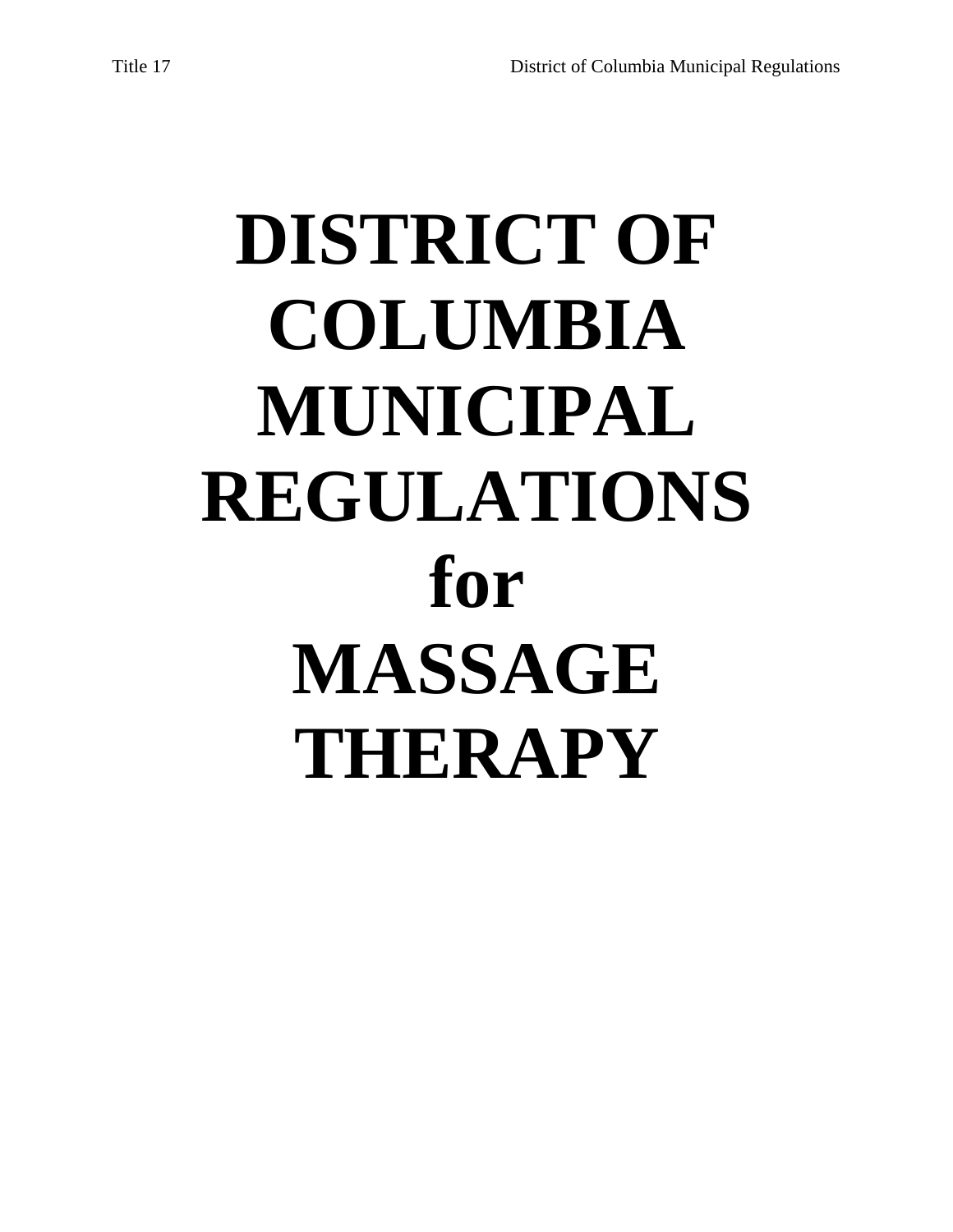## **CHAPTER 75 MASSAGE THERAPY**

| Secs |                                                            |
|------|------------------------------------------------------------|
| 7500 | <b>General Provisions</b>                                  |
| 7501 | Term of License                                            |
| 7502 | <b>Educational Requirements</b>                            |
| 7503 | <b>Applicants Educated In Foreign Countries</b>            |
| 7504 | National Examination                                       |
| 7505 | <b>[RESERVED]</b>                                          |
| 7506 | <b>Continuing Education Requirements</b>                   |
| 7507 | Approved Continuing Education Programs and Activities      |
| 7508 | <b>Continuing Education Credits</b>                        |
| 7509 | [REPEALED]                                                 |
| 7510 | Scope of Practice                                          |
| 7511 | Practice of Massage Therapy by Students or Applicants      |
| 7512 | Cardiac Pulmonary Resuscitation and First Aid Requirements |
| 7513 | Advertisement                                              |
| 7514 | <b>Standards of Conduct</b>                                |
| 7515 | <b>Supervised Practice Form</b>                            |
| 7516 | [REPEALED]                                                 |
| 7599 | Definitions                                                |
|      |                                                            |

#### **7500 GENERAL PROVISIONS**

- 7500.1 This chapter shall apply to applicants for and holders of a license to practice massage therapy.
- 7500.2 Chapters 40 (Health Occupations: General Rules) and 41 (Health Occupations: Administrative Procedures) of this title shall supplement this chapter.

#### **7501 TERM OF LICENSE**

- 7501.1 Subject to §7501.2, a license issued pursuant to this chapter shall expire at 12:00 midnight of January 31 of each odd-numbered year.
- 7501.2 If the Director changes the renewal system pursuant to §4006.3 of Chapter 40 of this title, a license issued pursuant to this chapter shall expire at 12:00 midnight of the last day of the month of the birth date of the holder of the license, or other date established by the Director.

#### **7502 EDUCATIONAL REQUIREMENTS**

7502.1 Except as otherwise provided in this chapter, an applicant shall furnish proof satisfactory to the Board that the applicant has successfully completed an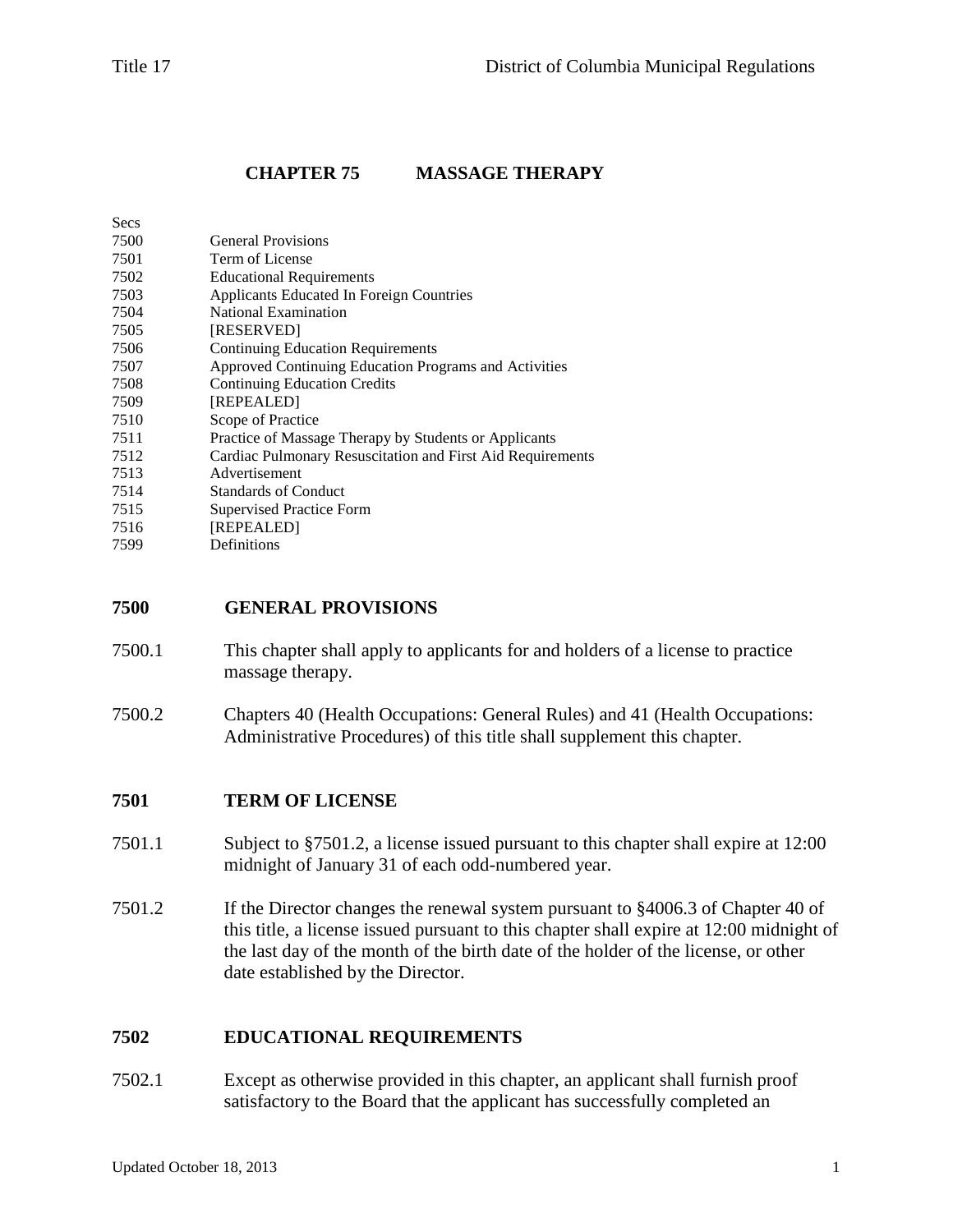educational program in the practice of massage therapy at an institution or institutions licensed by the District of Columbia Educational Licensing Commission or, in the discretion of the Board, by the educational licensing authority of another state, at the time the applicant graduated. In addition, said institution(s) shall be approved or accredited by the Commission on Massage Therapy Accreditation/Approval or shall have equivalent standards as determined by the Board; or said institution(s) shall be accredited by the Accreditation Council for Continuing Education and Training, the Accrediting Commission of Career Schools and Colleges of Technology, another accreditation agency approved by the United States Department of Education, or a regional body for post secondary education, at the time the applicant graduated, in accordance with § 504(d-1) of the Act (D.C. Official Code § 3-1205.04(d-1)).

- 7502.2 An applicant for a license to practice massage therapy shall establish, to the satisfaction of the Board, that he or she has successfully completed a minimum of five hundred (500) hours of in-class training. At least three (3) of the hours' shall be in professional ethics.
- 7502.3 An applicant who applies for a license to practice as a massage therapist more than two (2) years after completing the educational and examination requirements shall submit proof, to the satisfaction of the Board, of having completed fifty (50) hours of clinical training under the charge of a supervisor, of which at least twenty-five (25) hours shall be client contact hours within the four (4) months prior to the date the application is submitted.
- 7502.4 Of the minimum 500 hours of in-class training required by § 7502.2, a minimum of 100 hours shall consist of anatomy, physiology, and kinesiology. The remaining 400 hours shall include a majority of hours in massage therapy theory and practice, as well as discretionary related course work, including but not limited to professional ethics, business practices, health and hygiene, contraindications of massage, cardiopulmonary resuscitation (CPR), and first aid.
- 7502.5 The in-class training hours required by § 7502.2 shall be accumulated in programs not less than six (6) months total duration.
- 7502.6 An applicant may attend more than one (1) training institution, provided he or she graduates from a school requiring a minimum of five hundred (500) in-class hours.
- 7502.7 Credits earned from a college or university shall be converted by the federal government conversion rate, which grants thirty-seven (37) clock hours for each one (1) credit hour. One (1) classroom hour shall be defined as no less than fifty (50) minutes of any one (1) clock hour. The Board shall not recognize correspondence and on-line courses.
- 7502.8 An applicant shall submit the following as part of a completed application form: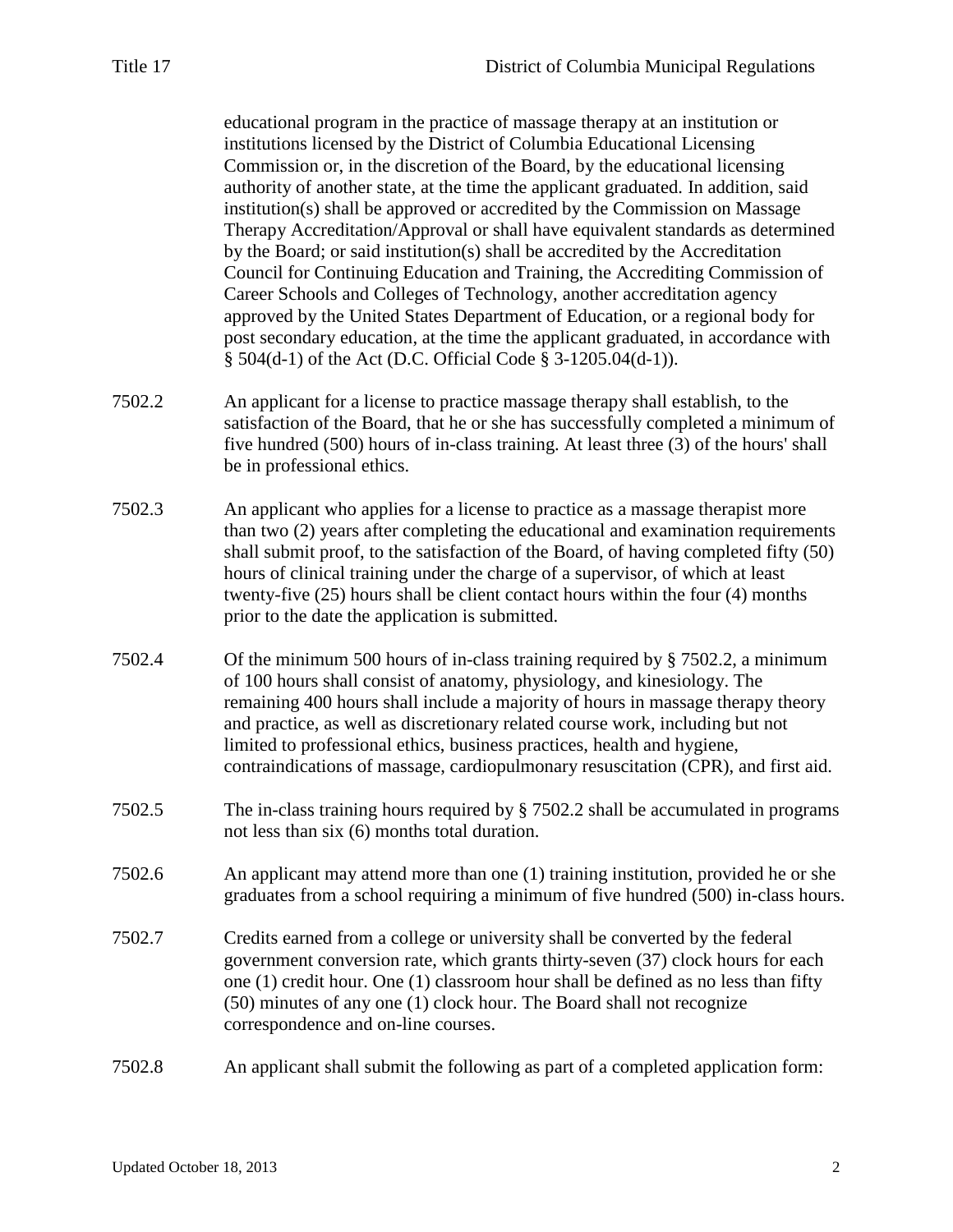- (a) An official certified transcript of the applicant's successful completion of the required in-class training;
- (b) A certificate of graduation from an approved school;
- (c) Certification, pursuant to § 7504.2, of the applicant's passing the required approved examination; and
- (d) Current certification in both CPR and first aid.
- 7502.9 The Board may issue a list of approved schools and training programs.

#### **7503 APPLICANTS EDUCATED IN FOREIGN COUNTRIES**

- 7503.1 The Board may grant a license to practice massage therapy to an applicant who completed an educational program in a foreign country if the applicant meets the following requirements:
	- (a) Meets all requirements of this chapter except for §7502.1; and
	- (b) Demonstrates to the satisfaction of the Board that the applicant's education and training are substantially equivalent to the requirements of this subtitle and the Act in ensuring that the applicant is qualified to practice massage therapy by arranging for an evaluation of the applicant's education and practical training.
- 7503.2 To qualify for a license under this section, an applicant shall have successfully completed a training program that meets the standards for accreditation of massage therapy programs equivalent to those set forth in §7502.1.
- 7503.3 The Board may interview an applicant under this section to determine whether the applicant's education and/or training meets the requirements of the Act and this chapter.
- 7503.4 If a document required by this subtitle is in a language other than English, an applicant shall arrange for its translation into English by a translation service acceptable to the Board and shall submit a translation signed by the translator attesting to its accuracy.

#### **7504 NATIONAL EXAMINATION**

7504.1 To qualify for a license by examination, an applicant shall receive a passing score on the National Certification Examination for Therapeutic Massage and Bodywork (NCETMB) or another examination which is certified by the National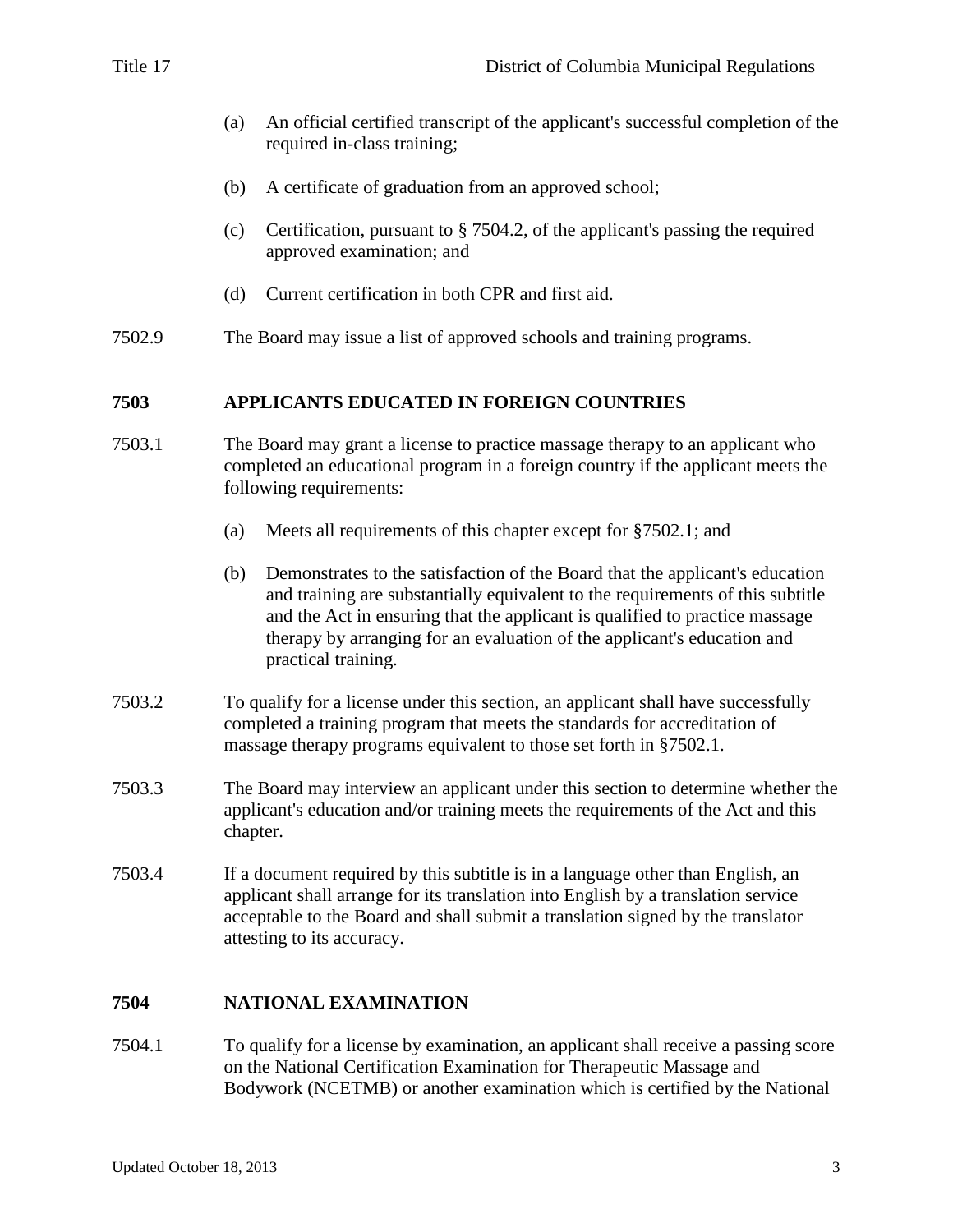| Title 17 | District of Columbia Municipal Regulations                                                                                                                                                                                                                                                 |
|----------|--------------------------------------------------------------------------------------------------------------------------------------------------------------------------------------------------------------------------------------------------------------------------------------------|
|          | Commission of Certifying Agencies (NCCA) or the Federation of State Massage<br>Therapy Boards (FSMTB) and approved at the discretion of the Board.                                                                                                                                         |
| 7504.2   | An applicant shall submit, with a completed application to the Board, the<br>applicant's examination results, certified by the National Certification Board for<br>Therapeutic Massage and Bodywork (NCBTMB) or another testing service<br>approved by the Board pursuant to $\S 7504.1$ . |
| 7504.3   | The Board shall only consider an application after the applicant has passed the<br>required approved examination.                                                                                                                                                                          |
| 7505     | [RESERVED]                                                                                                                                                                                                                                                                                 |

## **7506 CONTINUING EDUCATION REQUIREMENTS**

- 7506.1 Subject to § 7506.2, this section shall apply to renewal, reactivation, or reinstatement of a license for a term beginning February 1, 2009, and for subsequent terms thereafter.
- 7506.2 This section shall not apply to applicants for an initial license by examination, reciprocity, or endorsement, nor does it apply to applicants for the first renewal of a license granted by examination.
- 7506.3 A continuing education credit shall be valid only if it is part of a program or activity approved by the Board in accordance with § 7507.
- 7506.4 An applicant for renewal, reactivation, or reinstatement of a license shall submit proof pursuant to § 7506.7 of having completed twelve (12) hours of approved continuing education credit during the two (2) year period preceding the date the license expires which shall consist of the following:
	- (a) Three (3) hours of professional ethics; and
	- (b) Nine (9) hours of massage-related course work provided by a Board approved provider of which six (6) hours shall be completed in a live classroom setting taught by an appropriate instructor.
- 7506.5 To qualify for a license, a person in inactive status within the meaning of D.C. Code § 2-3305.11, who submits an application to reactivate a license shall submit proof pursuant to § 7506.7 of having completed six (6) hours of approved continuing education credit for each license year after January 31, 1999, that the applicant was in inactive status.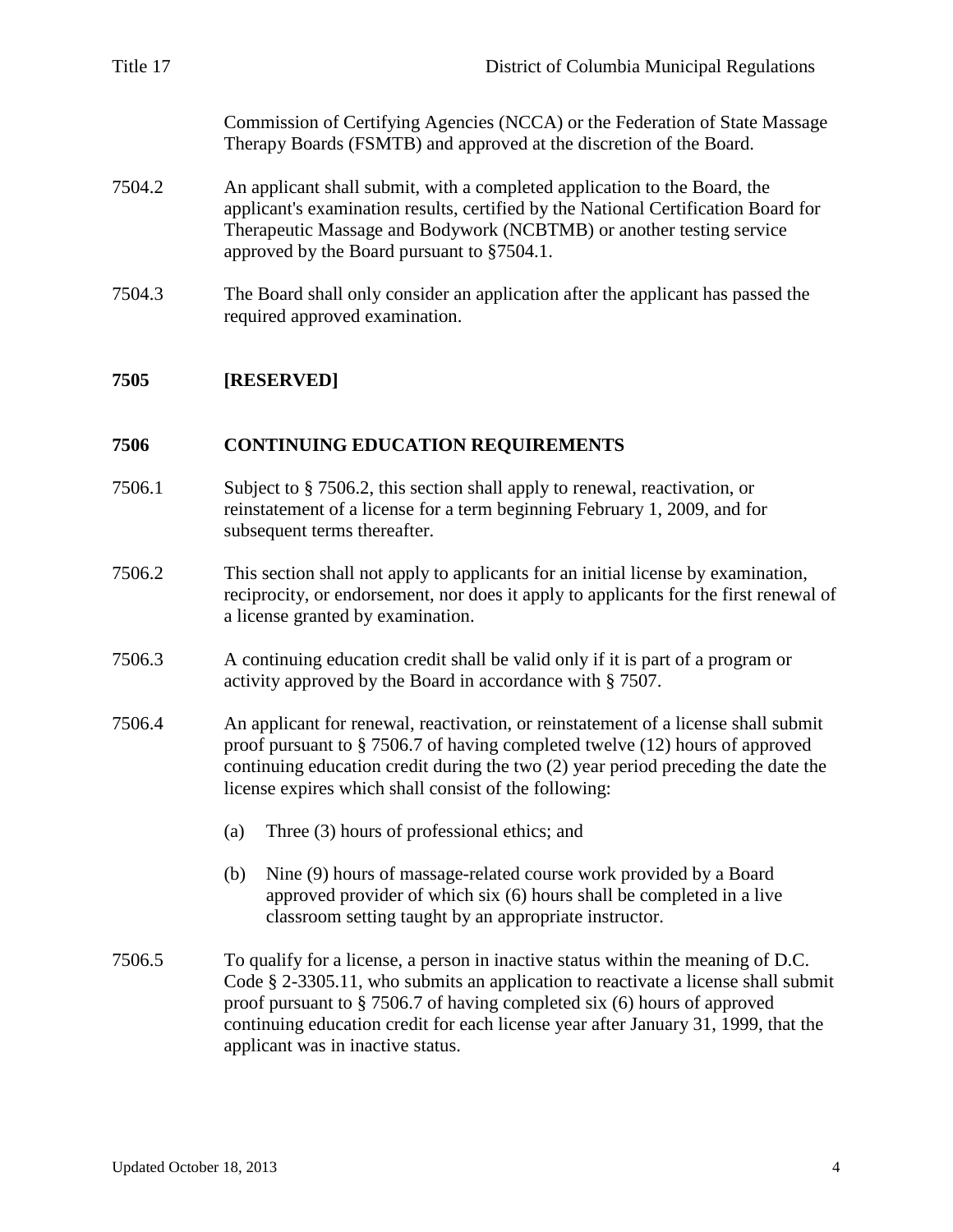| Title 17 | District of Columbia Municipal Regulations                                                                                                                                                                                                                                                                           |
|----------|----------------------------------------------------------------------------------------------------------------------------------------------------------------------------------------------------------------------------------------------------------------------------------------------------------------------|
| 7506.6   | To qualify for reinstatement of a license to practice massage therapy, an applicant<br>shall submit proof pursuant to $\S$ 7506.7 of having completed the following:                                                                                                                                                 |
|          | Six (6) hours of approved continuing education credit for each year that the<br>(a)<br>license was expired with at least three (3) hours completed in a live<br>classroom setting taught by an appropriate instructor with an emphasis on<br>manual techniques; and                                                  |
|          | Three (3) hours of professional ethics.<br>(b)                                                                                                                                                                                                                                                                       |
| 7506.7   | An applicant under this section shall prove completion of required continuing<br>education credits by submitting with the application the following information<br>with respect to each program:                                                                                                                     |
|          | (a)<br>The name and address of the sponsor of the program;                                                                                                                                                                                                                                                           |
|          | The name of the program, its location, a description of the subject matter<br>(b)<br>covered, and the names of the instructors;                                                                                                                                                                                      |
|          | (c)<br>The dates on which the applicant attended the program;                                                                                                                                                                                                                                                        |
|          | The hours of credit claimed; and<br>(d)                                                                                                                                                                                                                                                                              |
|          | Verification by the sponsor of completion, by signature or stamp.<br>(e)                                                                                                                                                                                                                                             |
| 7506.8   | An applicant for renewal of a license who fails to submit proof of having<br>completed continuing education requirements by the date the license expires may<br>renew the license up to sixty (60) days after expiration by submitting proof<br>pursuant to § 7506.7 and by paying the required additional late fee. |
| 7506.9   | Upon submitting proof and paying the late fee, the applicant shall be deemed to<br>have possessed a valid license during the period between the expiration of the<br>license and the submission of the required documentation and payment of the late<br>fee.                                                        |
| 7506.10  | If an applicant for renewal of a license fails to submit proof of completion of<br>continuing education requirements or pay the late fee within sixty (60) days after<br>the expiration of applicant's license, the license shall be considered to have lapsed<br>on the date of expiration.                         |
| 7506.11  | The Board may, in its discretion, grant an extension of the sixty (60) day period to<br>renew after expiration if the applicant's failure to submit proof of completion was<br>for good cause. For purposes of this section, "good cause" includes the following:                                                    |
|          |                                                                                                                                                                                                                                                                                                                      |

(a) Serious and protracted illness of the applicant;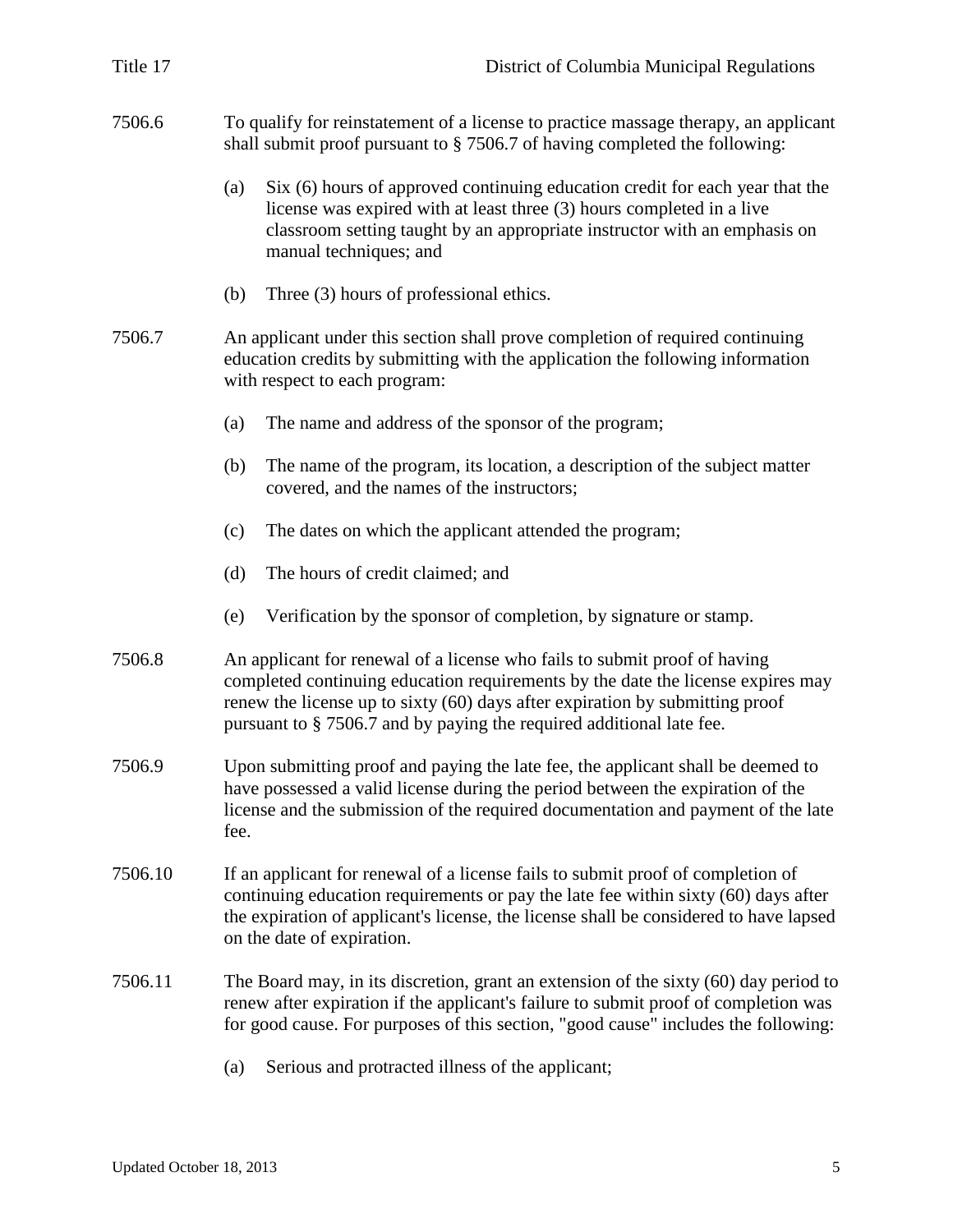- (b) The death or serious and protracted illness of a member of the applicant's immediate family.
- 7506.12 The Board shall periodically conduct a random audit of at least five percent (5%) of its active licensees to determine continuing education compliance. Any licensee selected for the audit shall return the completed continuing education compliance audit form and all supporting documentation to the Board within thirty (30) days of receiving notification of the audit. Failure to comply with the continuing education requirements may subject the licensee to disciplinary action by the Board.

#### **7507 APPROVED CONTINUING EDUCATION PROGRAMS AND ACTIVITIES**

- 7507.1 The Board may, in its discretion, approve continuing education programs and activities that contribute to the growth of an applicant in professional competence in the practice of massage therapy and which meet the other requirements of this section.
- 7507.2 The Board may approve the following types of continuing education programs if the program meets the requirements of § 7507.3:
	- (a) An undergraduate or graduate course given at an accredited college or university;
	- (b) A seminar or workshop;
	- (c) An educational program given at a conference; and
	- (d) In-service training.
- 7507.3 To qualify for approval by the Board, a continuing education program shall do the following:
	- (a) Be current in its subject matter;
	- (b) Be developed and taught by qualified individuals; and
	- (c) Meet one (1) of the following requirements:
		- (1) Be administered or approved by a recognized national, state, or local massage therapy organization, NCBTMB, health care organization, accredited health care facility, or an accredited college or university; or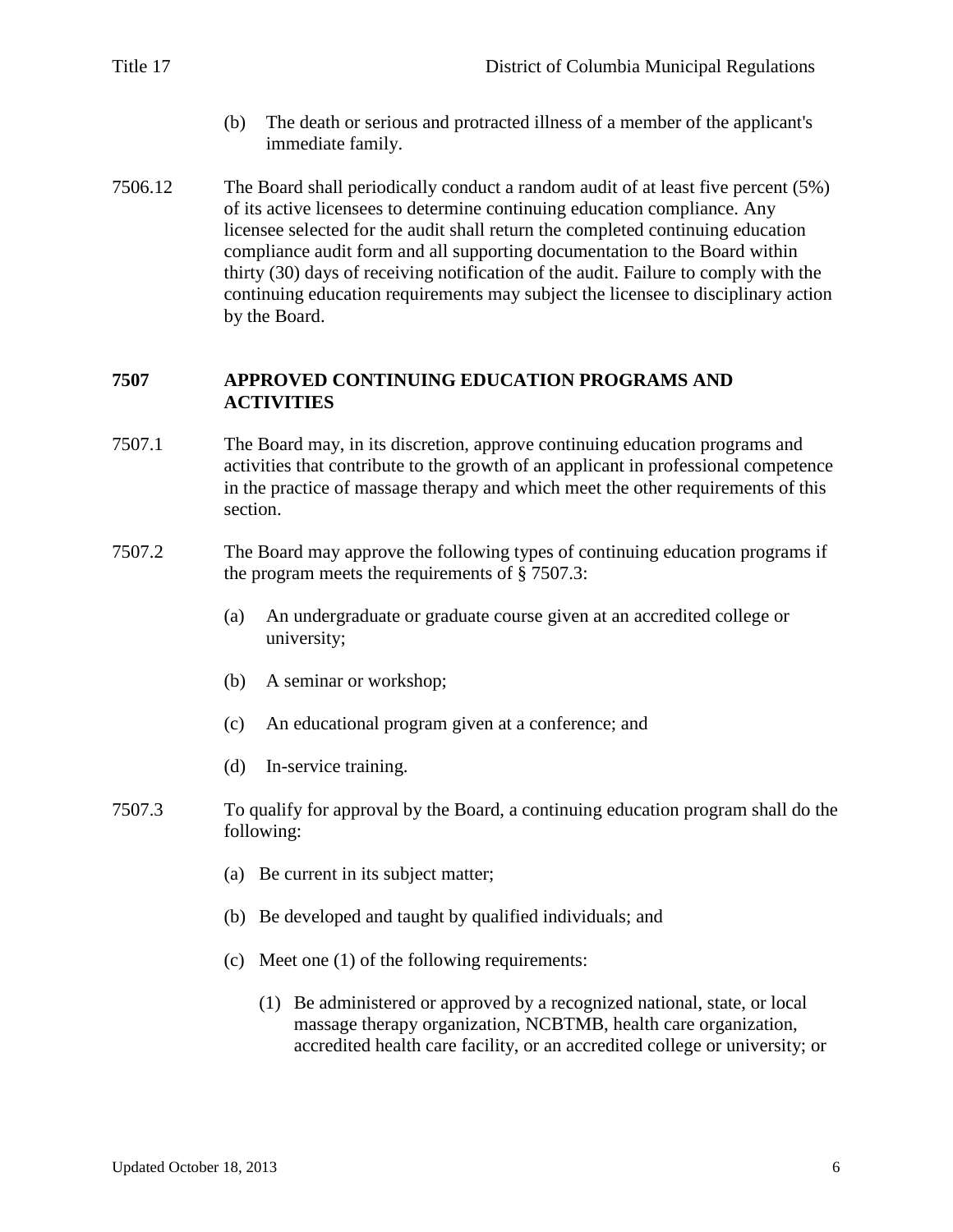| Title 17 | District of Columbia Municipal Regulations                                                                                                                              |
|----------|-------------------------------------------------------------------------------------------------------------------------------------------------------------------------|
|          | (2) Be submitted by the program sponsors to the Board for review no less<br>than sixty (60) days prior to the date of the presentation and be approved<br>by the Board. |
| 7507.4   | The Board may issue and update a list of approved continuing education programs.                                                                                        |
| 7507.5   | An applicant shall have the burden of verifying whether a program is approved by<br>the Board pursuant to this section prior to attending the program.                  |
| 7507.6   | The Board may approve the following continuing education activities by an<br>applicant:                                                                                 |
|          | Serving as an instructor or speaker at a conference, seminar, workshop, or<br>(a)                                                                                       |

- (a) Serving as an instructor or speaker at a conference, seem. in-service training;
- (b) Publication of an article in a professional journal or publication of a book or a chapter in a book or publication of a book review in a professional journal or bulletin related to massage therapy;
- (c) Serving as a clinical instructor for students of massage therapy; or
- (d) Participating in research as a principal investigator or research assistant.

#### **7508 CONTINUING EDUCATION CREDITS**

- 7508.1 The Board may grant continuing education credit for whole hours only, with a minimum of fifty (50) minutes constituting one (1) credit hour.
- 7508.2 For approved undergraduate or graduate courses that are taken for educational credit, each semester credit constitutes thirty-seven (37) hours of continuing education credit, and each quarter credit constitutes thirty (30) hours of continuing education credit.
- 7508.3 For approved undergraduate or graduate courses that are audited, two (2) hours of continuing education credit shall be granted.
- 7508.4 The Board may grant a maximum of six (6) continuing education credits per year to an applicant who attends in-service education programs.
- 7508.5 The Board may grant to an applicant who serves as an instructor or speaker at an acceptable program for both preparation and presentation time, subject to the restrictions in §7508.6 through § 7508.8.
- 7508.6 The maximum amount of credit that may be granted for preparation time is twice the amount of the associated presentation time.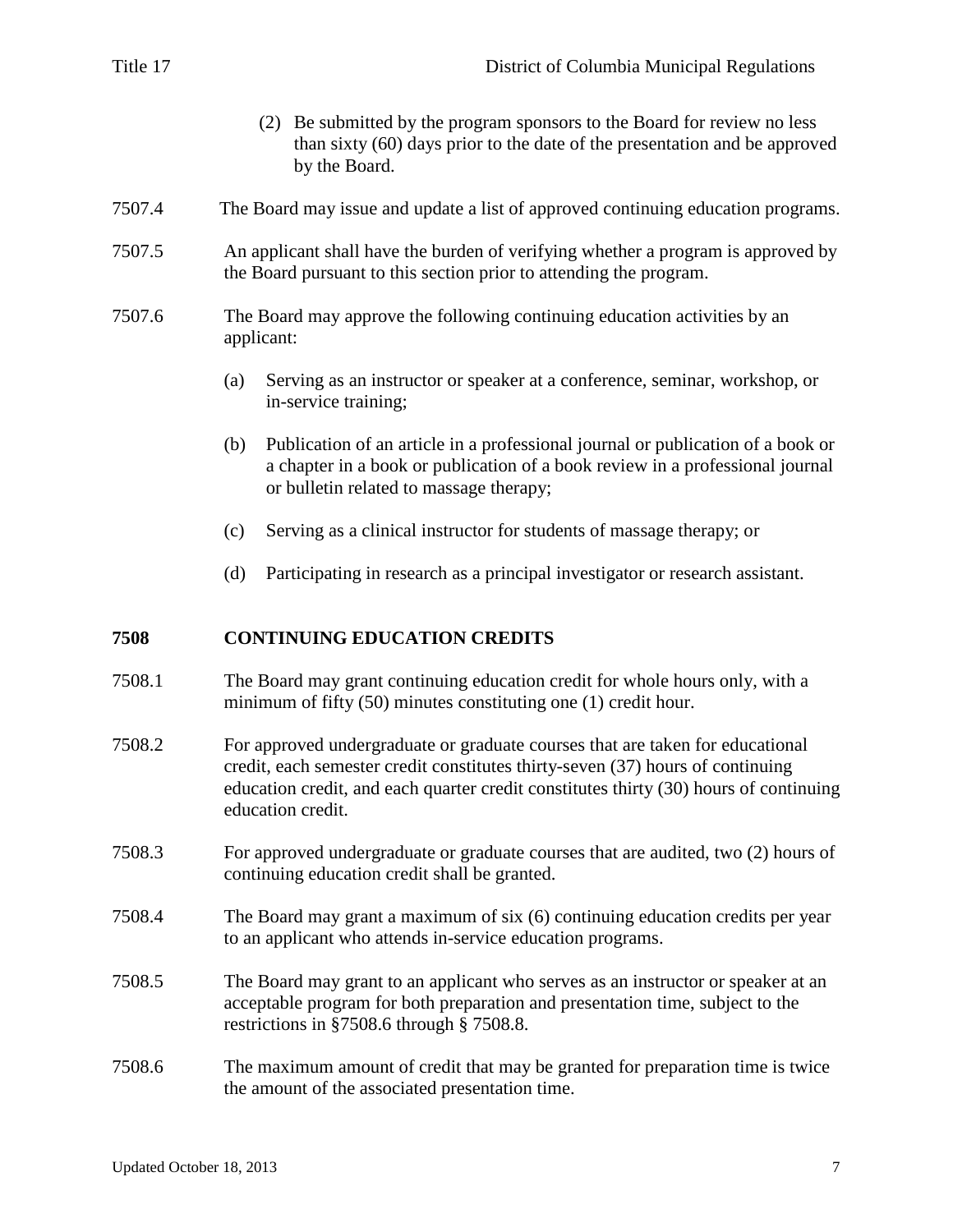| Title 17 | District of Columbia Municipal Regulations                                                                                                                                                                                                                                                                              |
|----------|-------------------------------------------------------------------------------------------------------------------------------------------------------------------------------------------------------------------------------------------------------------------------------------------------------------------------|
| 7508.7   | If an applicant has previously received credit in connection with a particular<br>presentation, the Board shall not grant credit for a subsequent presentation unless<br>it involves either a different subject or substantial additional research concerning<br>the same subject.                                      |
| 7508.8   | The presentation shall have been completed during the period for which credit is<br>claimed.                                                                                                                                                                                                                            |
| 7508.9   | The Board may grant an applicant who is an author or sole editor of a published<br>book eight (8) hours of continuing education credit, if the book has been<br>published or accepted for publication during the period for which credit is claimed<br>and the applicant submits proof of this fact in the application. |
| 7508.10  | The Board may grant an applicant who is the sole author or co-author of a<br>published original paper four (4) hours of continuing education credit, subject to<br>the same restrictions set forth for books in $\S$ 7508.9.                                                                                            |
| 7508.11  | The Board may grant an applicant who is the sole author of a published book<br>review, review paper, or abstract, two (2) hours of continuing education credit,<br>subject to the same restrictions set forth for books in § 7508.9.                                                                                    |
|          |                                                                                                                                                                                                                                                                                                                         |

### **7509 [REPEALED]**

#### **7510 SCOPE OF PRACTICE**

- 7510.1 A massage therapist or any person so authorized under the Act to perform massage therapy may perform therapeutic maneuvers in which the practitioner applies massage techniques, including use of the hand or limb, by applying touch and pressure to the human body. Such techniques include, but are not limited to the following:
	- (a) Stroking,(including but not limited to Effluerage);
	- (b) Kneading, (including but not limited to Petrissage);
	- (c) Tapping, (including but not limited to Tapotement);
	- (d) Flexibility training, (including but not limited to stretching, strengthening, and manual traction);
	- (e) Compression;
	- (f) Vibration;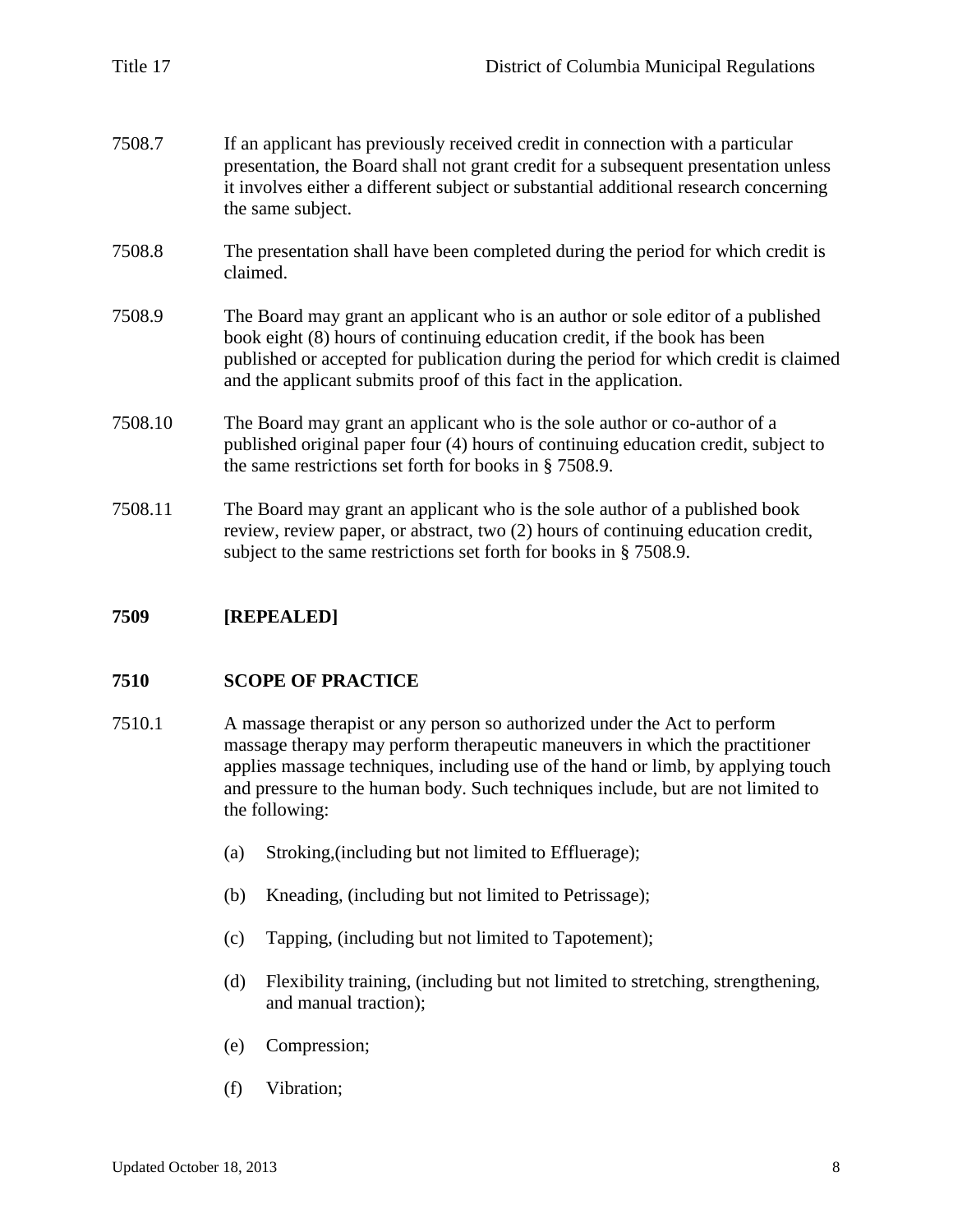- (g) Friction;
- (h) Application of heat, cold, and water;
- (i) Non-prescription drug applications, (including mild abrasives) for the purpose of improving circulation, enhancing muscle relaxation, relieving muscle pain, reducing stress, or promotion health; or
- (j) Holding, positioning, or causing movement of an individual's body.
- 7510.2 Massage therapy does not include incidental use of soft tissue manipulation while primarily engaging in another technique or modality in which a practitioner is qualified.

## **7511 PRACTICE OF MASSAGE THERAPY BY STUDENTS OR APPLICANTS**

- 7511.1 This section shall apply to the following:
	- (a) Students enrolled in schools or colleges recognized by the Board pursuant to § 7502.1 as candidates for a certificate or degree in massage therapy; and
	- (b) Applicants for a license whose first application for a license in the District of Columbia is pending.
- 7511.2 A student or applicant may perform actions which require a license as a massage therapist only in accordance with the Act and this section.
- 7511.3 Students and applicants shall adhere to the following:
	- (a) A student shall practice massage therapy only under the charge of a supervisor; and
	- (b) An applicant may practice massage therapy prior to licensure for 90 days under the charge of a supervisor.
- 7511.4 The practice of massage therapy by a student or applicant must be subject to the written consent and protocols of the supervisor or school.
- 7511.5 A student or applicant shall identify himself or herself as a student or applicant at all times when performing actions of a massage therapist.
- 7511.6 A massage therapist supervising a student or an applicant shall be fully responsible for massage therapy performed according to the written protocols of the school or supervisor by the student or applicant during the time of the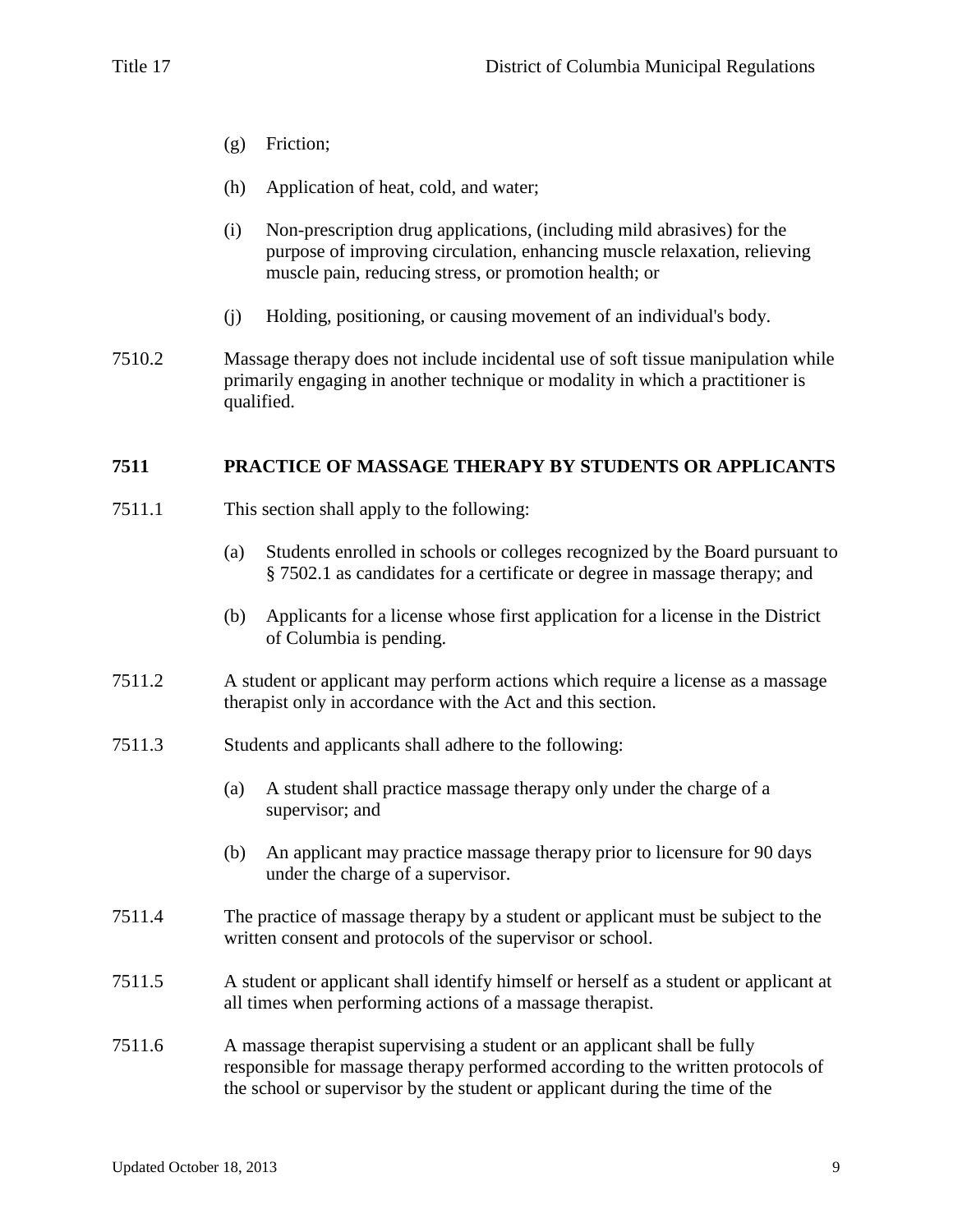| Title 17 | District of Columbia Municipal Regulations                                                                                                                                                                                                                        |
|----------|-------------------------------------------------------------------------------------------------------------------------------------------------------------------------------------------------------------------------------------------------------------------|
|          | supervision and is subject to disciplinary action for any violation of the Act or this<br>chapter by the person supervised.                                                                                                                                       |
| 7511.7   | A student may not be paid or receive compensation of any nature, directly or<br>indirectly, from a client.                                                                                                                                                        |
| 7511.8   | Nothing in this chapter shall be construed to bar a school from charging fees for<br>its students' massage therapy services to the public.                                                                                                                        |
| 7511.9   | A student or applicant shall be subject to all of the applicable provisions of the<br>Act and this chapter.                                                                                                                                                       |
| 7511.10  | In accordance with Chapter 41 of this title, the Board may deny an application for<br>a license by, or take other disciplinary action against a student or applicant who is<br>found to have violated the Act or this chapter.                                    |
| 7511.11  | If the Board finds that a student or applicant has violated the Act or this chapter,<br>the Board may, in addition to any other disciplinary actions permitted by the Act,<br>revoke, suspend, or restrict the privilege of the student or applicant to practice. |
| 7512     | <b>CARDIAC PULMONARY RESUSCITATION AND FIRST AID</b><br><b>REQUIREMENTS</b>                                                                                                                                                                                       |
| 75121    | This section shall apply to repewal reactivation or reinstatement of a license for                                                                                                                                                                                |

- 7512.1 This section shall apply to renewal, reactivation, or reinstatement of a license for a term beginning February 1, 2009, and for subsequent terms thereafter.
- 7512.2 An applicant for renewal, reactivation, or reinstatement of a license shall submit to the Board with the renewal, reactivation, or reinstatement application copies of certificates indicating CPR and first-aid certification valid at the date of renewal, reactivation, or reinstatement. Such certification shall not be used to satisfy continuing education requirements.

# **7513 ADVERTISEMENT**

7513.1 A massage therapist licensed under the provisions of this chapter shall include the number of his or her license in any advertisement of massage services appearing in any newspaper, airwave transmission, telephone directory or other advertising medium.

# **7514 STANDARDS OF CONDUCT**

7514.1 A licensed massage therapist shall do the following: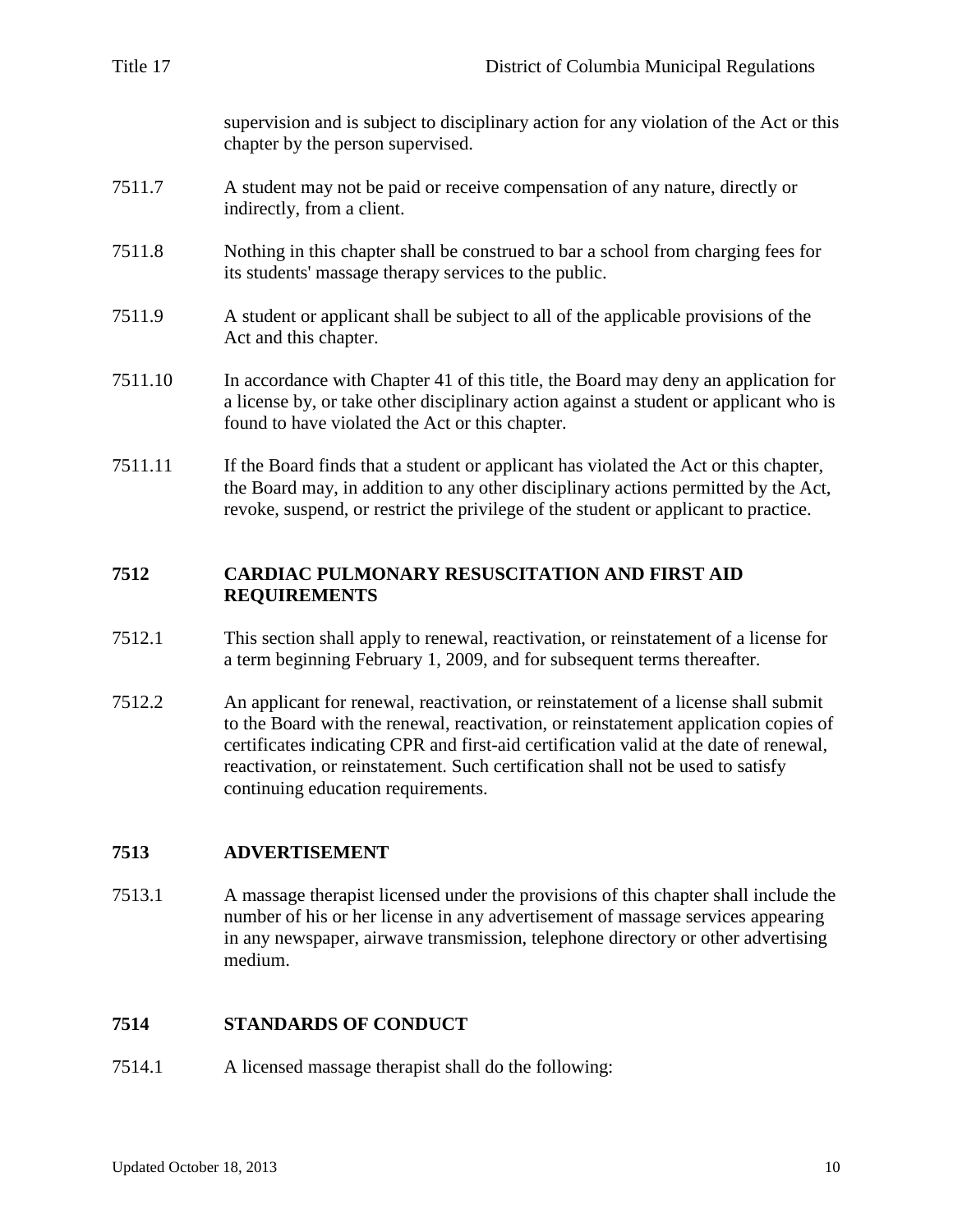- (a) Perform only those services for which the massage therapist is qualified and shall not represent his or her skills, training, scope of practice, certifications, professional affiliations, and other qualifications in a manner which is false or misleading;
- (b) Work to eliminate prejudices in the profession and not unjustly discriminate against clients or colleagues;
- (c) Abide by all health occupations laws that apply to the practice of massage therapy;
- (d) Protect the client's right to privacy by not divulging confidential information unless disclosure is with the consent of the client or the client's guardian, or is, in the judgment of the massage therapist, needed to protect the client or the community, or is otherwise required by law;
- (e) Conduct business and professional activities with honesty and integrity and project a professional image in all aspects of his or her practice;
- (f) Respect the integrity of each person and, therefore, shall not engage in any sexual activity with clients or individuals who have been clients within the previous twelve (12) months, nor engage in any activities with the intent of sexually arousing clients;
- (g) Provide information about fees upon request by the client;
- (h) Promptly report any information of illegal, unethical, or unsafe practice of massage therapy to the Board;
- (i) Use professional verbal, nonverbal, and written communications;
- (j) Provide an environment that is safe and comfortable for the client and which, at a minimum, meets all legal requirements for health and safety;
- (k) Use standard precautions to insure professional hygienic practices and maintain a level of personal hygiene appropriate for practitioners in the therapeutic setting;
- (l) Wear clothing that is clean, modest, and professional;
- (m) Obtain voluntary and informed consent from the client or the client's guardian prior to initiating the session;
- (n) If applicable, conduct an accurate needs assessment, develop a plan of care with the client, and update the plan as needed;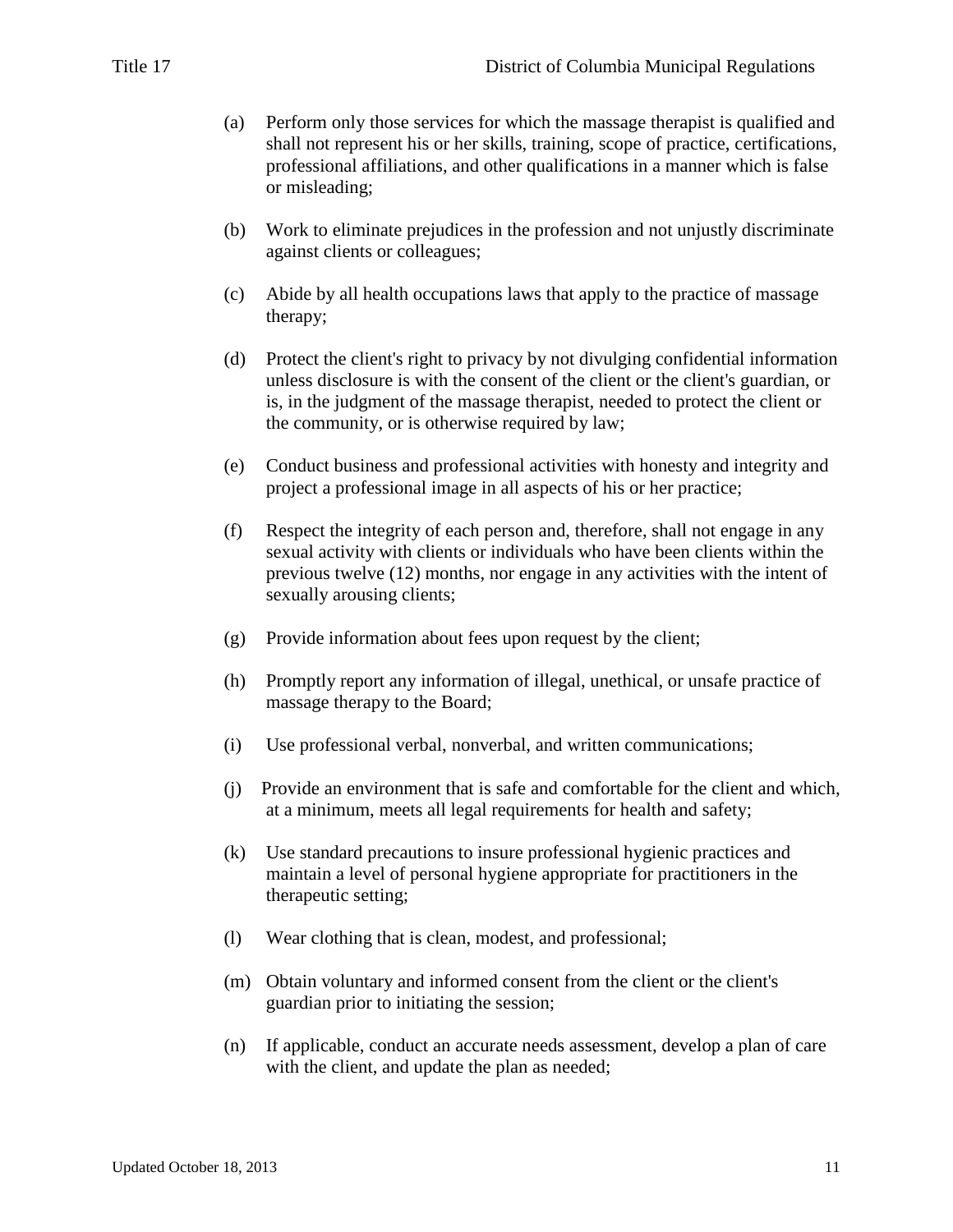- (o) Use appropriate draping to protect the client's physical and emotional privacy;
- (p) Refer to other professionals when in the best interest of the client or practitioner;
- (q) Seek other professional advice when needed;
- (r) Respect the traditions and practices of other professionals and foster collegial relationships;
- (s) Refrain from impugning the reputation of any colleague;
- (t) Protect the interests of clients who are minors or who are unable to give voluntary consent by securing permission from an appropriate third-party or guardian;
- (u) Solicit only information that is relevant to the professional client therapist relationship;
- (v) Maintain client files for a minimum of three (3) years past the date of last contact for an adult and, for a minor, a minimum of three (3) years after the minor reaches the age of majority;
- (w) Store and dispose of client files in a secure manner;
- (x) Maintain adequate and customary liability insurance;
- (y) Advertise in a manner that is not misleading to the public by, among other things, the use of sensational, sexual, or provocative language or pictures to promote business;
- (z) Display or discuss schedule of fees in advance of the session so as to be clearly understood by the client or potential client;
- (aa) Recognize his or her influential position with the client and not exploit the relationship for personal or other gain;
- (bb) Respect the client's right to refuse the therapeutic session;
- (cc) Refrain from practicing under the influence of alcohol, drugs, or any illegal substances, with the exception of prescribed dosages of prescription medication that do not significantly impair the therapist; and
- (dd) Have the right to refuse or terminate the service provided to a client who is abusive or under the influence of alcohol, drugs, or any illegal substance.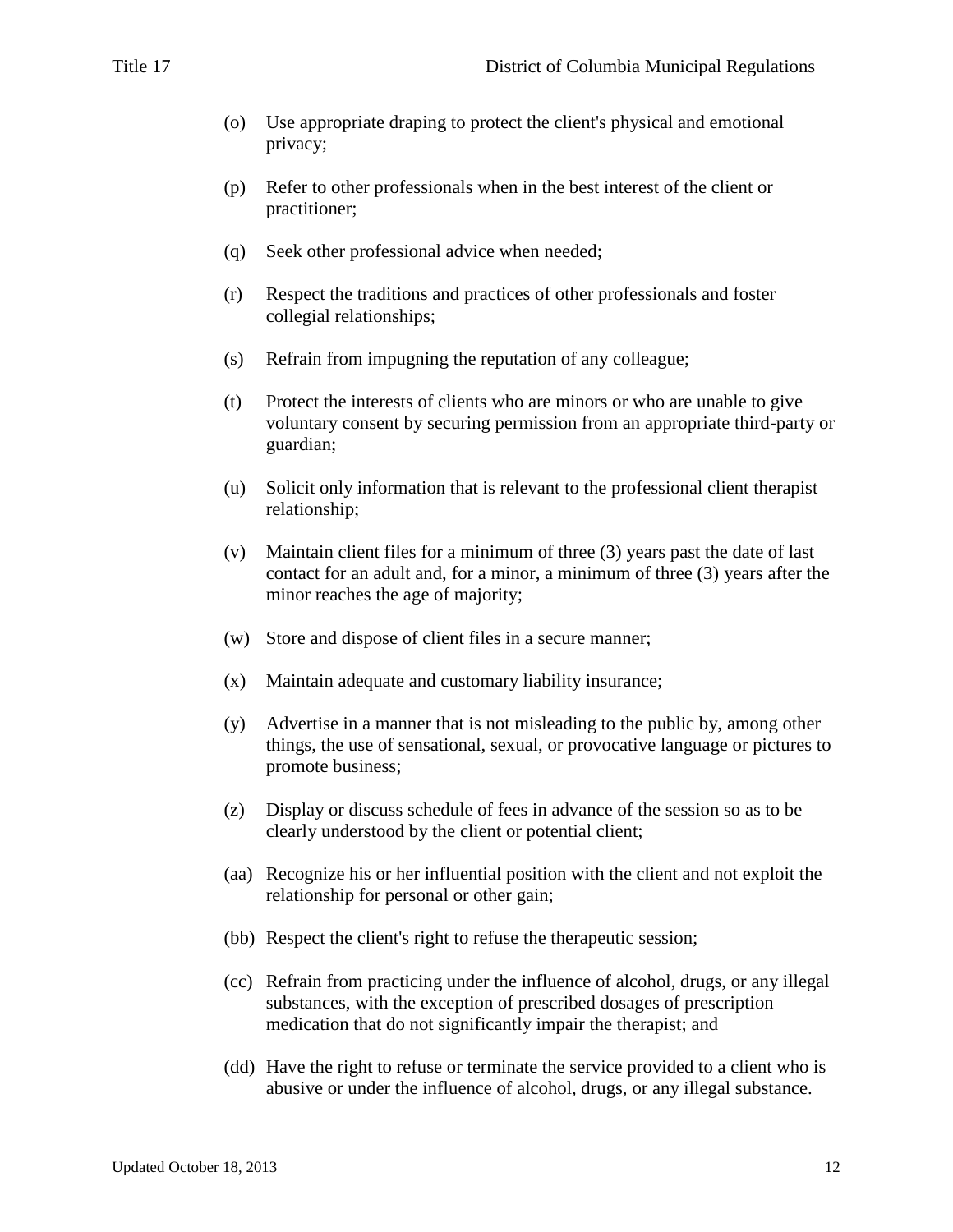#### **7515 SUPERVISED PRACTICE FORM**

- 7515.1 A supervised practice form shall be submitted two (2) weeks prior to commencement of supervised practice. A supervised practice form may only be issued to an applicant one (1) time. An applicant may practice massage therapy while working under a supervised practice form for no more than ninety (90) days, and may practice at multiple locations at the discretion of the supervisor(s).
- 7515.2 A supervisor may supervise no more than three (3) applicants at any one time.

#### **7516 [REPEALED]**

#### **7599 DEFINITIONS**

- 7599.1 As used in this chapter, the following terms shall have the meanings ascribed:
- **Act** means the D.C. Health Occupations Revision Act of 1985, effective March 15, 1986 (D.C. Law 6-99; D.C Official Code § 3-1201.01 et seq.).
- **Applicant** means a person applying for a license to practice massage therapy under this chapter.
- **Approved School** means any institution or training program which meets the requirements of § 7502.1.
- **Board** means the Board of Massage Therapy, established by § 215(a) of the Act (D.C. Official Code § 3-1203.15(a)).
- **Full time** means working at least 37.5 hours per week. Client contact while performing massage therapy must comprise at least sixteen (16) of those 37.5 hours.
- **Incidental use** means soft tissue manipulation performed as part of movement reeducation, energy healing, or other modality in which the soft tissue manipulation is not the central aim of the treatment, but is performed occasionally to facilitate the nonmassage therapy practice.
- **Massage techniques** means any touching or pressure with the intent of providing healing or therapeutic benefits through soft tissue manipulation. Massage techniques include, but are not limited to, Rolfing, Neuromuscular Therapy, Shiatsu or acupressure, Trigger Point massage, Trager, Tui na, Reflexology, Thai Massage, deep tissue massage, Myofascial Release, Lymphatic Drainage, Craniosacral, Polarity, Reiki, Swedish Massage, and Therapeutic Touch. Massage techniques may be